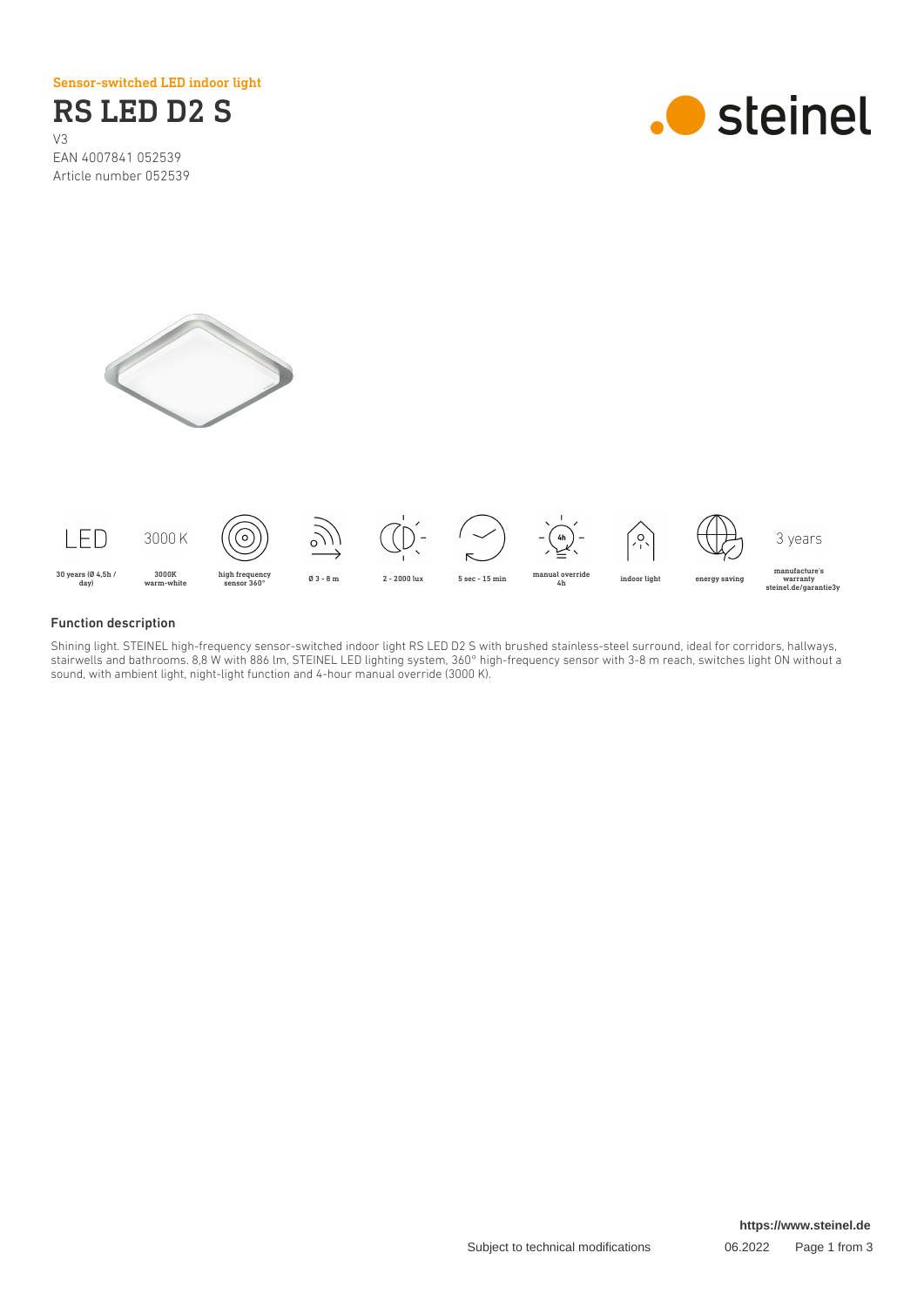RS LED D2 S V3 EAN 4007841 052539

Article number 052539



## Technical specifications

| Dimensions $(L \times W \times H)$               | $66 \times 300 \times 300$ mm              |
|--------------------------------------------------|--------------------------------------------|
| Mains power supply                               | $220 - 240$ V / 50 - 60 Hz                 |
| Sensor Technology                                | High frequency                             |
| Transmitter power                                |                                            |
| HF-system                                        | 5.8 GHz                                    |
| Output                                           | 8.8 W                                      |
| Power consumption                                | 0.38W                                      |
| Interconnection                                  | No                                         |
| Type of interconnection                          | Master/master                              |
| Colour temperature                               | 3000 K                                     |
| Colour variation LED                             | SDCM3                                      |
| Colour Rendering Index                           | $80 - 89$                                  |
| With lamp                                        | Yes, STEINEL LED system                    |
| Lamp                                             | LED cannot be replaced                     |
| LED life expectancy (max. °C)                    | 50000 h                                    |
| Drop in luminous flux in accordance<br>with LM80 | L70B10                                     |
| <b>Base</b>                                      | without                                    |
| LED cooling system                               | Passive Thermo Control                     |
| With motion detector                             | Yes                                        |
| Detection                                        | also through glass, wood and stud<br>walls |
| Detection angle                                  | 360°                                       |
| Angle of aperture                                | 160°                                       |
| Capability of masking out individual<br>segments | No                                         |
| Electronic scalability                           | Yes                                        |
|                                                  |                                            |

| Mechanical scalability          | No                                 |
|---------------------------------|------------------------------------|
| Reach, radial                   | $0.8$ m (50 m <sup>2</sup> )       |
| Reach, tangential               | $(0.8 \text{ m} (50 \text{ m}^2))$ |
| Continuous light                | selectable, 4h                     |
| Photo-cell controller           | Yes                                |
| Twilight setting                | $2 - 2000$ lx                      |
| Time setting                    | $5s - 15$ Min.                     |
| Basic light level function      | Yes                                |
| Basic light level function time | 10/30 min, all night               |
| Soft light start                | No                                 |
| Impact resistance               | <b>IK03</b>                        |
| IP-rating                       | IP20                               |
| Protection class                | $\mathbf{H}$                       |
| Ambient temperature             | $-10 - 40$ °C                      |
| Housing material                | Plastic                            |
| Cover material                  | Plastic, opal                      |
| Manufacturer's Warranty         | 3 years                            |
| Settings via                    | Potentiometers                     |
| With remote control             | No                                 |
| Installation site               | wall, ceiling                      |
| Total harmonic distortion (THD) | 12,3                               |
| Power factor                    | 0.92                               |
| PU1, EAN                        | 4007841052539                      |
|                                 |                                    |